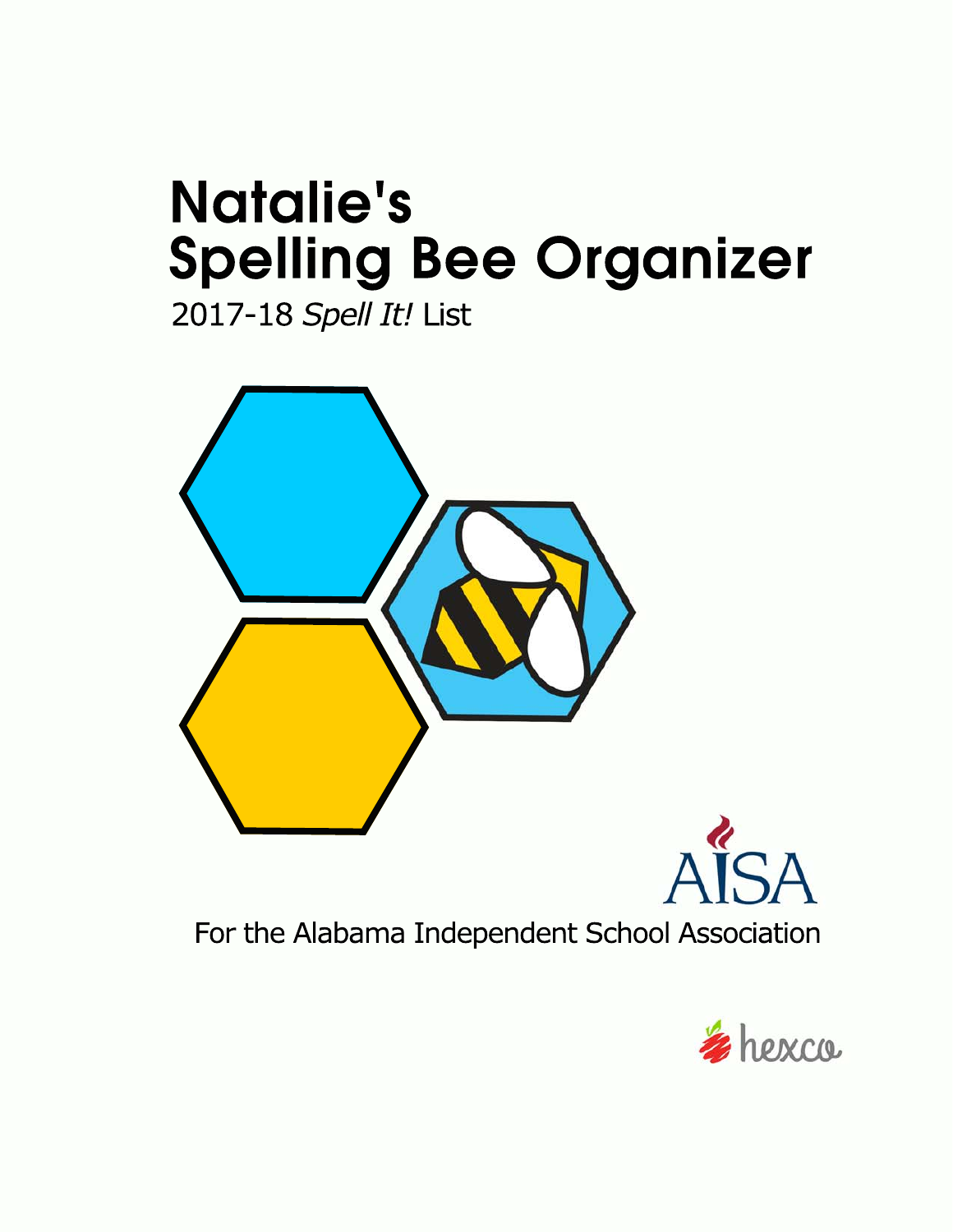**Scripps has switched from the printed version of Webster's Third New International © 2002 to their online version of of their dictionary at http://unabridged.merriam-webster.com/unabridged/ . About 30+% of the words in this list were changed to reflect the pronunciation, part of speech, capitalization, alternate spellings, etc. that are acceptable to this Merriam-Webster Unabridged online version.**

## **Contents**



This *Spelling Bee Organizer* is produced annually for beesthat want to select their own words from the full collection of Spell It words. This is the 32<sup>st</sup> annual edition of *Organizers* produced for conducting first-class bees in schools. This is the 33<sup>nd</sup> year for some of our various products.

We are all spellers, and this product resulted from a suggestion by my fourth-grade teacher who wished to have the words in a sequence of difficulty with more information than we provided in the *Supplement* in order to conduct a better bee with less effort. We've improved the product along the way, and we know you will be pleased with the latest features.

Every word has been researched for inclusion in this volume. Some of these sentences are

quite slow to write, as those of you know who formerly prepared for bees without our products. We're proud to present so many hours of dictionary work, for such an affordable price.

My sisters and I have long since retired from spelling competition. We have each been fortunate to have spelled at The National Bee. This past year, over half of all participants used one or more of Hexco's products in studying for their bees. In 2017, the 20th champion in a row at the National Spelling Bee Champions used Hexco products in preparation.

Thank you for your continued support! My sisters and I are the entrepreneurs\* in this publishing venture. Valerie graduated from the University of Texas in Austin with an MBA and is married with an 9-year-old daughter, Claire, and a 6-year-old son, Taylor, and working in Houston. I graduated from Baylor Medical School in Houston, Texas, am currently a pediatrician in Austin, Texas, with a 7-year-old daughter, Cora. Huntley graduated with an MBA from Harvard and is working in Austin.

Spelling has been good for usin a multitude of ways. Our spelling "memory muscles" and techniques have also been helpful with later study of other masses of information for the SAT and in the science fields.

Thanks again, and the best of luck with your bee.

ratalie

Natalie Tarrant, MD

\* <AHN.truh.puh.nuhrz>+ n those beginning a business and assuming financial risk

**AISA Spelling Bee Organizer for the Alabama Association of Independent Schools** ©2017 Hexco, Inc.

Published by HEXCO ACADEMIC • PO Box 199 • Hunt, Texas 78024-0199 hexco@hexco.com www.hexco.com Orders: 1-800-391-2891 F fax: (830) 367-3824 F Info: (830) 367-3825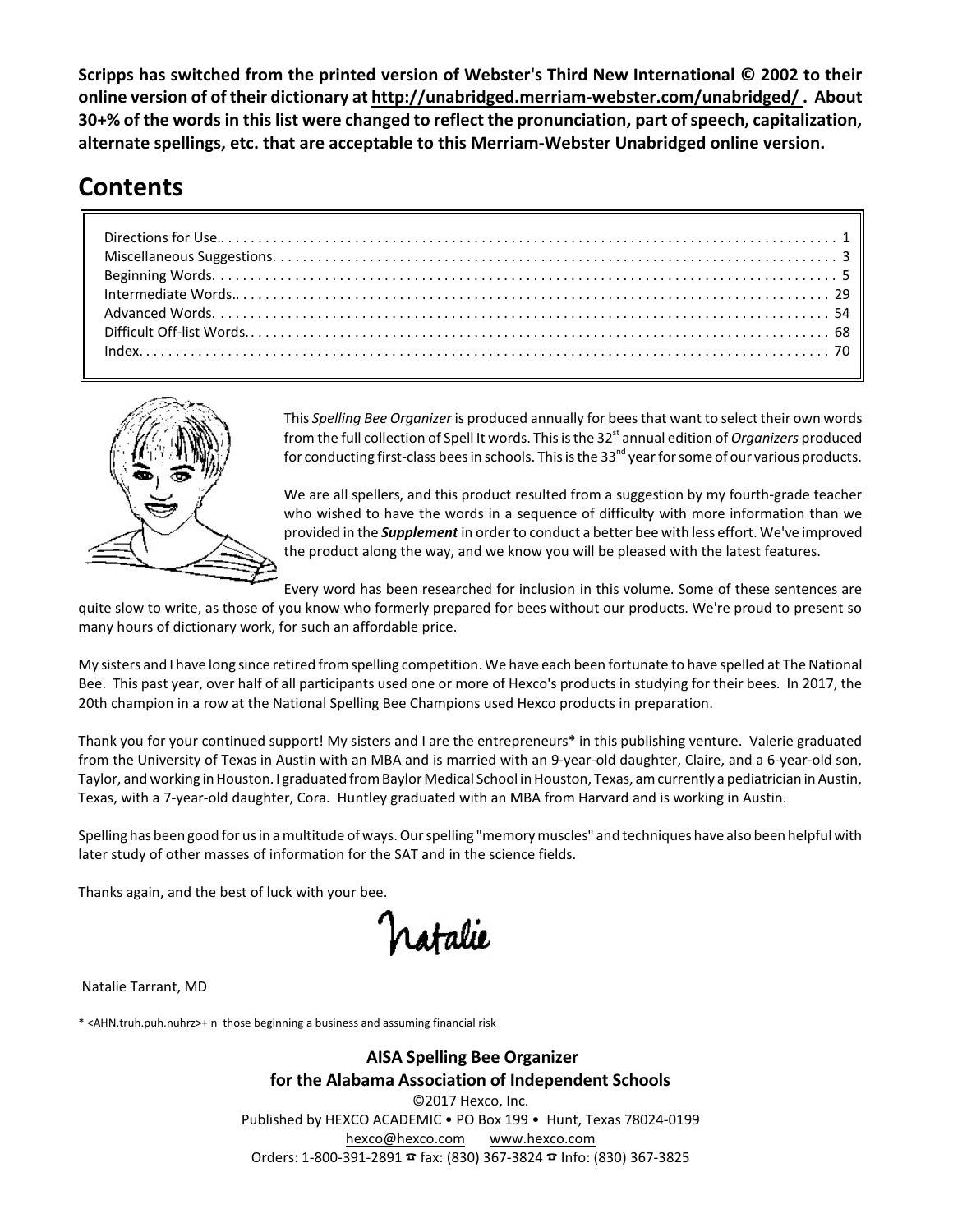#### **Directions for Use**

#### **Preparation Before Your Bee:**

**Select the words**. Select words from all of the words in this book prior to your bee. If you have judges, be sure that they have a list with words marked for your bee.

**Purchase a counter bell**. This is an ideal way to signal that a student has missed his or her word without having someone explain over and over, "Wrong, the correct spelling is..." (Our Spelling Bee Sponsor Bundle on our website includes this type bell along with *Organizers*, certificates, and awards for winners.)

**Highlight the word list**. To make your bee unique, use a colored market to highlight the words you intend to use in the *Organizer* volume. In making your selection, you may take advantage of the difficulty sequencing. Preparation is not time-consuming using this product, but you should allow your pronouncer to rehearse the selections ahead of time to become familiar with pronunciations, phonetic key, and perhaps definitions.

#### **Conducting Your Bee:**

Having all the information readily available that is in the *Organizers* marks your bee as professional. For any questions that are beyond this scope, have a computer on hand with a subscription to the Merriam-Webster Unabridged online dictionary at http://unabridged.merriam-webster.com/unabridged/. This is now the official reference for the Scripps spelling bees, not the printed dictionary, Webster's Third New International, © 1993 that has been used prior to the 2016-2017 competitions.

- 1. Read the word's first pronunciation, referring to the phonetic key at the bottom of each page when necessary. If a word is apt to be confused with another word or homophone or if a pronouncer simply wants to make the spelling bee a friendlier event, giving a definition is often appropriate.
- 2. If a speller asks for part(s) of speech or definition, these should be read.
- 3. A carefully researched sentence, often with context clues, is provided for those spellers asking that their word be used in a sentence.
- 4. If a speller asks for language of origin, this should be given in abbreviated form, as "Latin from Greek."
- 5. If a speller asks for any alternate pronunciations, these may be read from those provided. There are up to four alternate pronunciations for each word. Each is derived from the Merriam-Webster Unabridged online dictionary and is spelled phonetically in its entirety for convenience..
- 6. If questions arise over a particular word, consult the online dictionary as the final authority.

#### **General:**

We have arranged words in a random or difficulty sequence within groups identified as Beginning, Intermediate, and Advanced level words, and some weighting in given to length of word in this order.

The intent is to give spellers words of similar difficulty, slowly increasing in difficulty through the bee. Hopefully, with our system, the students who worked hardest and learned the most words will be spelling at the end of your bee. Using words that students have not studied in a bee can be discouraging to those spellers who worked hard in preparation, and it is rarely necessary to give "off-list" words to determine a winner if the study list is sufficient in length and difficulty.

**Visit other bees**. If you are conducting your school's bee for the first time or if you wish to improve last year's event, consider visiting other school bees or your regional bee. Generally, regional bees, sponsored by area newspapers, offer the most experience to observe. Our book, *Bee Prepared*, contains more information on conducting bees.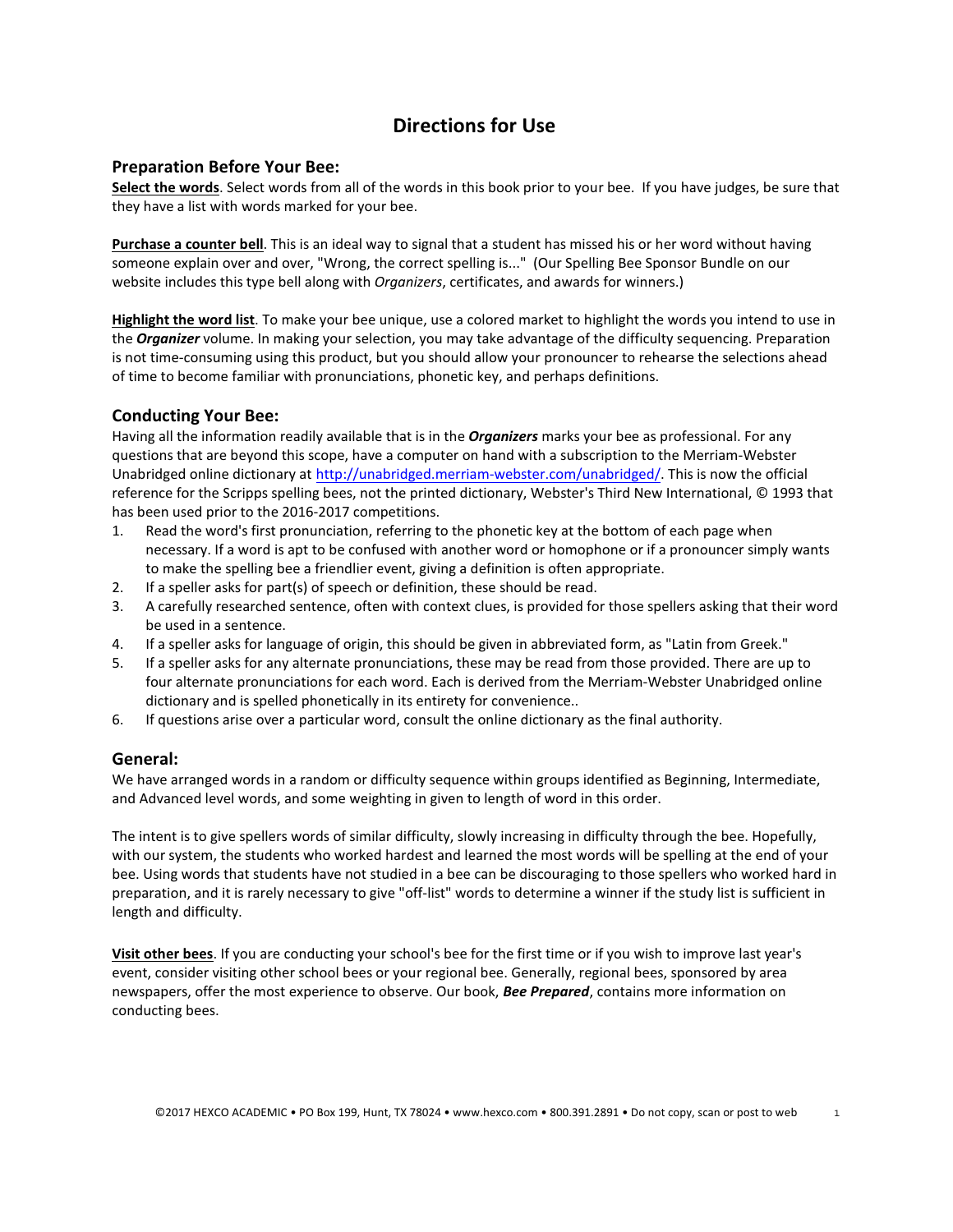### **Rules for Conducting a Bee**

#### **Historical Rules:**

Suggested rules have been altered in recent years. By all means, read the rules at Scripps' website in their entirety. Briefly, the revised rules have discontinued the original format whereby when one of the last two spellers missed a word, the opposing speller spelled the missed word plus an additional word to win. This format favored the speller with a higher numbered sequence. To win, the speller with the higher sequence number spelled one more word than the opponent. The lower numbered speller had to spell two words more than an opponent to win.

#### **Major Changes**

Scripps has added a vocabulary element to bees at all levels. This is optional for class and school bees, of course, and it may simply complicate the operation of the bee. If your school prefers to use the vocabulary testing, either written or oral, there are available tests on their website.

Big changes are afoot in the rules governing local spelling bees that will make the bees more equitable. (A computerized test with all spellers fielding the same words would be a step higher on the equitable scale.) The basic format of the new rules are the following:

- The winner must spell two more words than the runner(s)-up. No matter how many spellers are in the round when only one speller correctly fields his or her word, the lead speller must spell one additional word to win. If the lead speller misses this deciding word, all spellers in the previous round are reinstated in original order.
- If all spellers in a round miss their word, all are reinstated.
- An appeal may be made fo[r a speller's reinstatement. A parent, legal guardian or t](http://unabridged.merriam-webster.com/unabridged/)eacher may appeal in writing (or orally, if there are less than 6 spellers in a round) to the appropriate bee official prior to the time that speller would next have a turn if he/she had not been disqualified. Appropriate protocol must be used.
- Roles of officials at spelling bees have been qualified.

#### Pronouncer's functions

- He/she pronounces each word for the respective speller.
- If a word is a homonym, a pronouncer should define the word, or judges should accept either spelling.
- If a speller asks for definition, parts of speech, language(s) of origin, or use in a sentence, the pronouncer supplies the information.
- If a speller asks for alternate pronunciation(s), the pronouncer or aide gives the additional pronunciations.
- Spellers may not ask for alternate definitions or questions concerning word roots. If asked such, the pronouncer should decline to respond.
- Judges' functions
	- They uphold rules, decide if a speller has correctly spelled his/her word, render decisions on appeals, and disqualify spellers when it is deemed necessary.
	- Judges ensure that participants and audience members have copies of rules prior to bee.
	- If judges deem that a speller has not understood the word given, they may recommend that the pronouncer speak the work again, but judges are not responsible for a student's not understanding the word given.
	- If a pronouncer mispronounces a word, judges should ask him or her to correct it.
- Spellers' functions
	- They listen to the pronouncement of the word and face the judges to speak the word.
	- They may ask a pronouncer for definition, alternate pronunciations, sentence, and language of origin or ask a pronouncer to speak the word additional times until they are sure they are fielding the right word.
	- When they are sure of the word, they attempt to spell the word for the judges to hear.
	- Spellers may stop in the middle of spelling a word and restart, but they may not alter order of letters.
	- Spellers should speak the word again when they have completed their spelling, but this is optional.
	- New requirements define that all spellers must follow a "conventional curriculum" which Scripps defines as at least four hours of study per weekday for 34 of the 38 weeks between early September and late May, in courses other than language arts, spelling, Latin, Greek, vocabulary, and etymology, and students may not have repeated a grade in order to participate again in the spelling bee. A limit has been placed on high school or college courses that may be taken.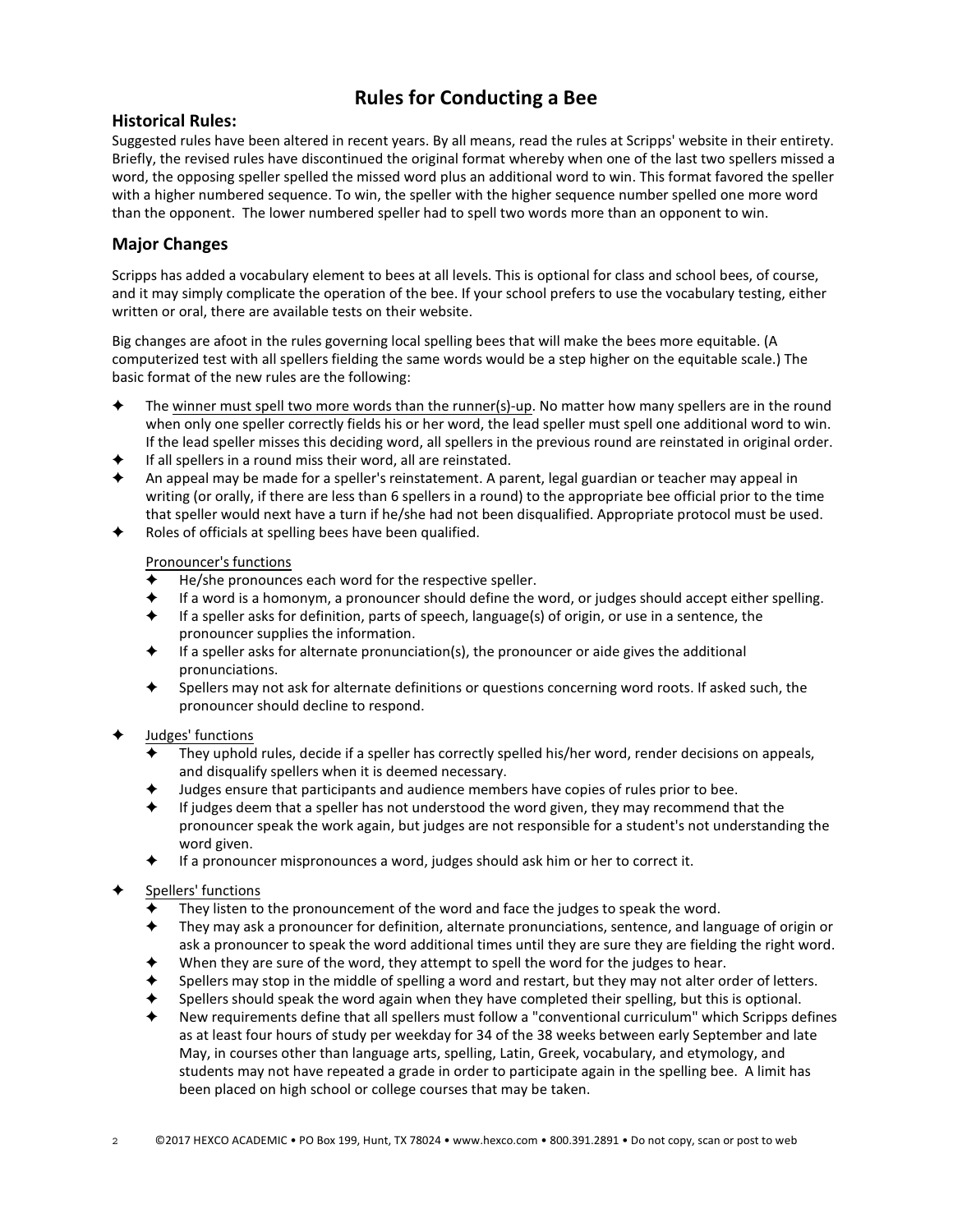#### **Miscellaneous:**

For students never having participated in a public bee, a rehearsal is desirable. Many bees give one practice round to allow nerves to settle where correct spelling is ignored. Inexperienced spellers should be encouraged to focus their attention somewhere on the judges or over the heads of the audience, rather than becoming distracted by friends who are watching. Most pronouncers introduce words with, "Your word is \_\_\_," and judges signify correct spellings by announcing, "That is correct." To indicate errors, some ring a counter-type bell; other say, "That is incorrect;" and then one of the judges provides the correct spelling.

Spellers should pronounce their word so that obvious misunderstandings can be caught by the judges before spelling begins. Under the Scripps' rules, this is the student's responsibility, not the responsibility of the judges. Some ask that pronunciations also follow the spelling, serving only to signify that the speller's final letter has been given, but this is not required. Many schools find it desirable to assign study words in groups of difficulty, with more difficult sections begun only after narrowing the field. We find that bees are successful when they remain at a level of difficulty where 20% to 25% of the spellers miss a word in each round. This reserves more difficult words until the contest has narrowed to spellers who are clearly the best prepared, and this is often when the field has been reduced to 2-3 spellers. At this point a speller may have a second chance after misspelling a word if his or her opponents also spell words incorrectly.

Maintaining the same sequence of spellers throughout a bee is important, and giving spellers words of the same level is critical. If there are not enough words at a given level to give all spellers a word of the same level, it is best to skip to the next group. Assigning each speller a number is usually the easiest method of control sequencing. In many bees spellers draw for placement. We suggest that you inform your audience and spellers when the pronouncer is beginning a more difficult group of words and absolutely delay this until you reach your first speller in the sequence. This gives each speller the same number of words of an equivalent level of difficulty. A suggested rule of thumb for when to progress to more difficult words is the round in which fewer that 20% of the spellers miss a word. Prematurely skipping to the more difficult words (before the field has narrowed) can lead to the awkward situation of having the contest largely determined by the spellers' mere sequence in the bee. In such embarrassing bees, every standing speller may fall to the more difficult words, with pronouncers sometimes having trouble finding two words in a row which can be spelled correctly to declare a champion by NSB rules.

Open your bee to the community, encouraging parents, teachers and others interested in academics to attend. Conducting a first-class bee, which is fair to all spellers, is difficult; but after the many hours of necessary student preparation, schools should desire to do no less. For the initial meeting of bee prospects (often in November or December), your principal or a well-qualified teacher should present some inspiration for student participation. Success stories of previous school winners or, better yet, regional winners, may best accomplish this. Behind-the-scenes glimpses of a successful prior speller's exciting experiences can be the motivational tool needed. For most schools, spellers begin studying sometime in the late fall. For quite serious participants, the study list should be issued in the fall as soon as it is available for students to begin their outside study.

To determine a winner after the field has been narrowed, the pronouncer can advance to a more difficult section. This allows the majority of participating students to study only a limited number of words and have a positive experience of publicly spelling two, three, or even several words correctly. For all but your most serious students, a single level of words is a sizable study list. If they are highly competitive, they can also learn words in the higher levels.

Very few, if any, schools need to resort to surprise words to declare a champion. Moving too quickly to advanced words can be a negative experience for spellers and parents. Having possibly learned several hundred new words, students want the opportunity to field several of these. Requiring too many students to participate, especially when they have little interest, can also be self-defeating. The stage experience of thinking under pressure is a valuable skill to learn.

For your students studying the word list, we find that recognizing the pronunciations is absolutely necessary; knowing at least part of a definition is desirable, and learning the word's usage is ideal. Studying a large number of words where many may be new to the students, is a large task. With the use of *Valerie's Spelling Bee Supplement*, students will be able to pronunce each word using our phonetic pronunciation and will also have definitions for the words. Then students and parents can limit their dictionary research to only those words that interest them and save the larger amount of time to learn the many spellings. For repeated drilling on the word list and to hear each word correctly pronounced, our strongest recommendation would be to use our *Spelling eMentor* software which tracks up to 20 students or *Spelling Flips* to work from the Internet.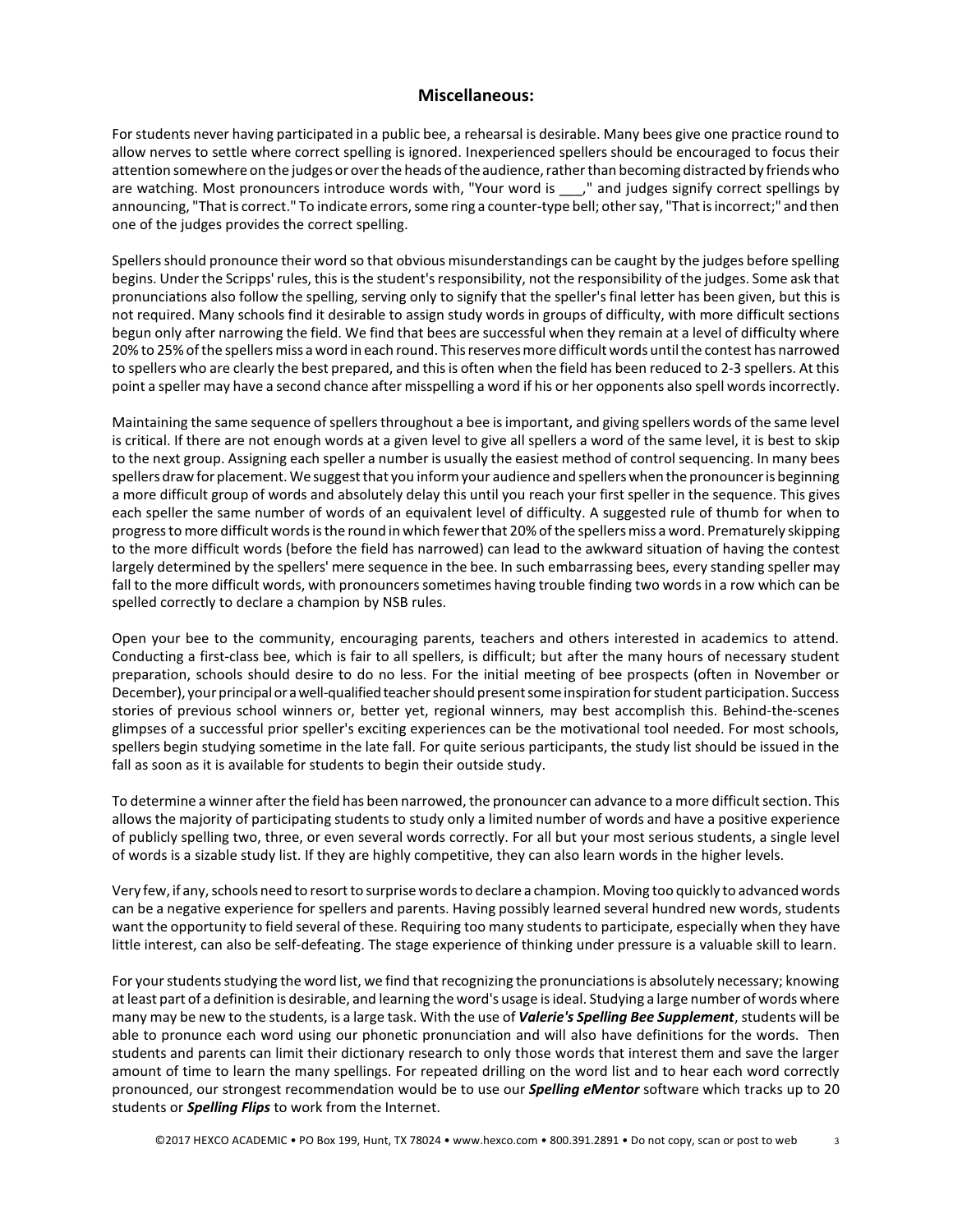#### Spelling Bee Organizer – Spell It - 2018 - Beginning

v, n / pawn, pledge a valuable item as collateral for a

father's watch, then spent years trying to buy it

The story told of a youth who was forced to --- his

The artist carefully used a dilute acid solution to --- a

Hunting dogs are well known for their --- sense of smell

v, n / journey in arduous manner; trip with complex

Jan found the --- through the jungle long, difficult, and

n,  $v /$  small flute making a shrill sound; to play this

drummer, and the two played music of early

One musician on his --- was accompanied by a

n / elaborate operatic melody sung by one

The --- was performed by a soprano with a clear,

n / spicy sauce for meat that is made with chocolate Juan thought his grandmother's turkey --- was the

n / enjoyment of life through the senses in Hinduism

(pleasure), dharma (virtue), and artha (success).

tastiest dish he'd ever eaten, especially the spicy

v, n / carve, chisel, engrave; inscription

adj, adv, v, n / very sensitive in observing

which helps them track their prey.

Ety: Haw

Ety: It fr L and Gk - Notes: Hom: area

Ety: MexSp fr Nahuatl - Notes: Hom: moly

Among the religious goals of Hinduism are ---

| hue  | <hyoo></hyoo>                                                                                                                         | hock                 | <hahk></hahk>                                                                                                                     |
|------|---------------------------------------------------------------------------------------------------------------------------------------|----------------------|-----------------------------------------------------------------------------------------------------------------------------------|
|      | n, v / color; take on color<br>The nursery was painted with every --- of the color                                                    |                      | v, n / pawn, pledge a valuable ite<br>loan                                                                                        |
|      | blue ranging from violet to bluish green.<br>Ety: E - Notes: Hom: hew                                                                 |                      | The story told of a youth who was<br>father's watch, then spent ye                                                                |
| hog  | <hawg> or <hahg><br/>n / pig; grasp in a selfish manner</hahg></hawg>                                                                 | etch                 | back.<br>Ety: Du<br>$<$ ECH $>$                                                                                                   |
|      | Lisa's huge --- won first place in the swine division at<br>the stock show.<br>Ety: E                                                 |                      | v, n / carve, chisel, engrave; insc<br>The artist carefully used a dilute ad                                                      |
| taj  | <tahzh> or <tahj></tahj></tahzh>                                                                                                      |                      | pattern on the wine glass.<br>Ety: Du fr Ger                                                                                      |
|      | n / cone-shaped cap worn by Muslim monks and                                                                                          | keen                 | <keen></keen>                                                                                                                     |
|      | beggars<br>We recognized the dervish by his distinct --- and his<br>trancelike devotional state.                                      |                      | adj, adv, v, n / very sensitive in o<br>differences, sharp<br>Hunting dogs are well known for th                                  |
|      | Ety: Arab fr Pers                                                                                                                     |                      | which helps them track their                                                                                                      |
| raj  | $<$ RAHJ $>$<br>n / rule by royalty                                                                                                   | trek                 | Ety: E<br>$<$ TREK $>$                                                                                                            |
|      | The --- of the Indian prince began immediately after his<br>father's death.                                                           |                      | v, n / journey in arduous manner<br>organization                                                                                  |
| guy  | Ety: Hindi fr Skt<br>$<$ Gll $>$                                                                                                      |                      | Jan found the --- through the jungl<br>exhausting.                                                                                |
|      | n / cable, rope or such used to brace or hoist a heavy<br>item                                                                        | $file$ <fiif></fiif> | Ety: Afrik fr Du                                                                                                                  |
|      | Several cables were bracing the tower when one ---<br>snapped, but the others held and nothing                                        |                      | n, v / small flute making a shrill s<br>type of flute                                                                             |
|      | toppled.<br>Ety: Du                                                                                                                   |                      | One musician on his --- was accom<br>drummer, and the two played<br>colonial days.                                                |
| Slav | <slahv> or <slav></slav></slahv>                                                                                                      |                      | Ety: Ger                                                                                                                          |
|      | n / one speaking one of the Indo-European<br>languages<br>A --- can be any of these nationalities: Russian,                           | aria                 | <ahr.ee.uh> or <ehr.ee.uh><br/>n / elaborate operatic melody su</ehr.ee.uh></ahr.ee.uh>                                           |
|      | Bulgarian, Serbo-Croat, Slovene, Pole, Czech, etc.<br>Ety: E fr L fr Slav - Notes: Always capitalized                                 |                      | accompanied voice<br>The --- was performed by a sopran<br>golden voice.                                                           |
| gnat | $<$ NAT $>$                                                                                                                           |                      | Ety: It fr L and Gk - Notes: Hom: a                                                                                               |
|      | n / fly that bites and has two wings; mosquito<br>Jill tried to sleep, but a bothersome --- kept flitting<br>around her face.         | mole                 | <moh.lee><br/>n / spicy sauce for meat that is n<br/>Juan thought his grandmother's tu</moh.lee>                                  |
|      | Ety: E                                                                                                                                |                      | tastiest dish he'd ever eaten,                                                                                                    |
| baba | <bah.bah> or <bah.buh><br/>n / fruit cake with rum and syrup; Chinese, European</bah.buh></bah.bah>                                   |                      | gravy.<br>Ety: MexSp fr Nahuatl - Notes: Ho                                                                                       |
|      | or Eurasian baby male<br>Gran's --- was a delicious cake that she soaked in a rum<br>sauce while it was hot to give it a rich flavor. | kama                 | <kah.muh><br/>n / enjoyment of life through the<br/>Among the religious goals of Hindu<br/>Coloscural dharma (virtual a</kah.muh> |

Ety: Fr fr Pol

Phonetic key: ii=sign eh=care uh=ago ay=wade ah=calm aw=paw a=cap oh=home oo=too ow=how ee=heat e=pet i=hit u=put © 2017 HEXCO ACADEMIC • PO Box 199, Hunt, TX 78024 • www.hexco.com • 800.391.2891 5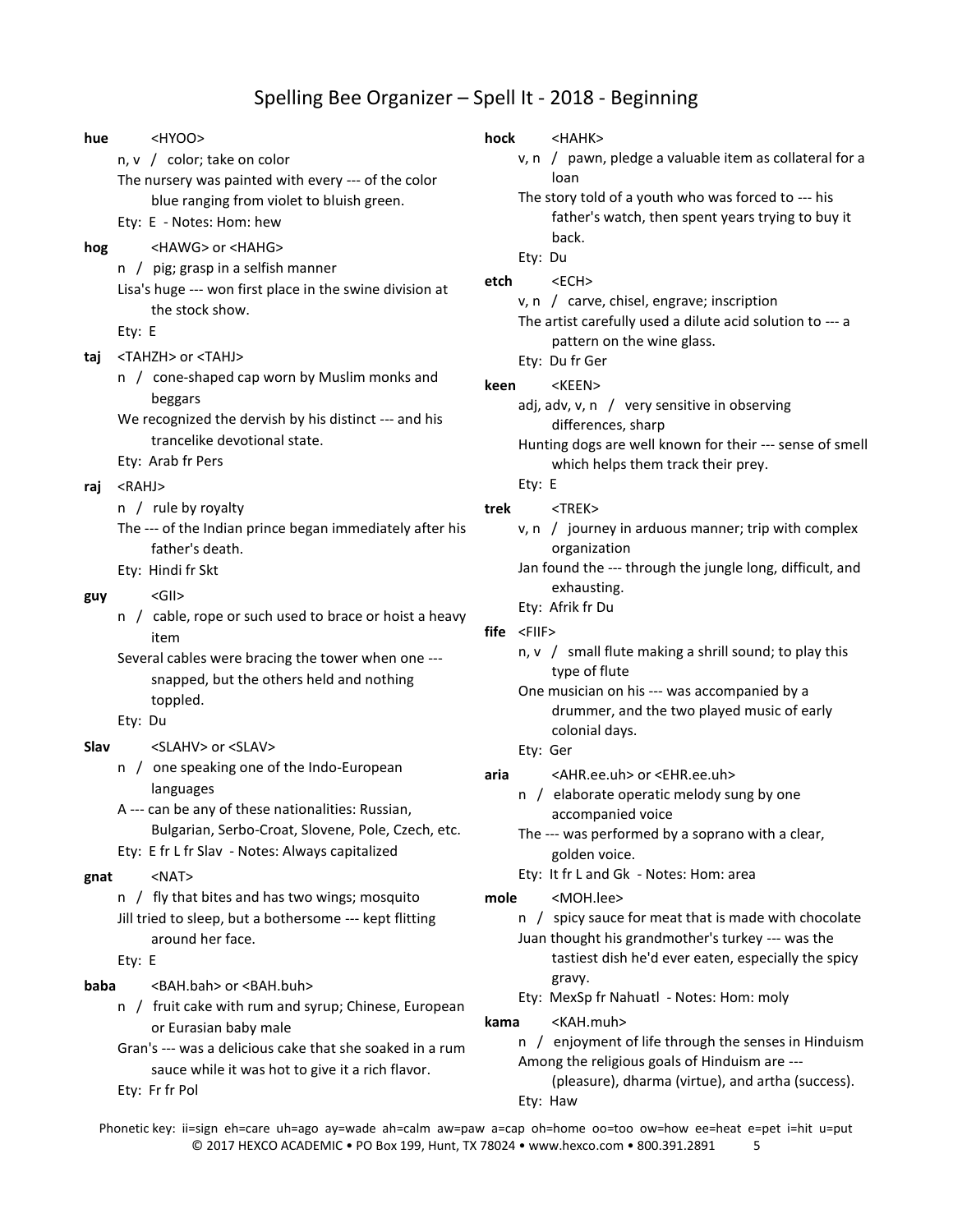Spelling Bee Organizer – Spell It - 2018 - Intermediate

- **syntax** <SIN.taks>
	- n / orderly arrangement of parts or elements, sentence structure
	- A Latin noun's ending indicates the --- in which it is used in a sentence whether as a subject or object.
	- Ety: Fr fr L fr Gk
- **biopsy** <BII.ahp.see> or <BII.uhp.see>
	- n / surgical removal of tissue from the body for examination
	- The results of the --- of Naomi's cyst were negative, and she was glad the tissue showed no sign of cancer.
	- Ety: Gk + L fr Gk
- **eponym** <EP.uh.nim>
	- n / one for whom something is named
	- The --- "Salk vaccine" presupposes that Dr. Jonas Salk was the first to develop this vaccine against polio. Ety: Gk
	-
- **troika** <TRAWI.kuh>
	- n / vehicle of Russia using three horses abreast for pulling
	- The museum displayed an elaborate ---, and June could just imagine a Russian czar stepping out of the vehicle.
	- Ety: Rus
- **isobar** <II.soh.bahr> or <II.suh.bahr> <II.zoh.bahr> <II.zuh.bahr>
	- n / map line defining like pressure areas; 1 of 2 atoms with same weight not number
	- On a weather map, Judd drew an --- connecting places having the same atmospheric pressure as his own town.
	- Ety: Gk
- **hyphen** <HII.fuhn>
	- $n, v$  / dash mark used to punctuate some compound words and numbers
	- Use a --- when you write numbers like "twenty-one." Ety: L fr Gk
- **sequin** <SEE.kwuhn>
	- n / small shiny spangle of metal or plastic used for decoration
	- The ornate dress took weeks to make because each -- on the glittery bodice was sewn on separately by hand.
	- Ety: Fr fr It fr Arab
- karate <kuh.RAH.tee>
	- n / Japanese art of self-defense
	- By the age of 8, Kim had earned his first belt in ---, and he prided himself in this ability in self-defense.
	- Ety: Jap
- **barrio** <BAH.ree.oh> or <BEH.ree.oh>
	- n / Spanish-speaking section of town
	- Born in the ---, Pedro used his education to help other Hispanic youngsters from his neighborhood. Ety: Sp fr Arab
- **mirage** <mi.RAHZH> or <mi.RAHJ>
	- n, v / phenomenon observed in a desert or on pavement when an illusion seems real
	- Thirsting terribly for water, the Arab staggered toward a ---, finding at length that it was but an illusion. Ety: Fr fr L
- **morgue** <MAWRG>
	- n / place for keeping dead bodies until they are identified or released for burial
	- Sandy wasn't sure she wanted to go into the -- because she was uneasy in the presence of the dead bodies.
	- Ety: Fr
- sortie <SAWR.tee> or <sawr.TEE>
	- n, v / sudden, armed attack usually by troops that are surrounded; leave a port
	- Pinned in the valley, the unit planned a --- to try to break out to the west when enemy fire was lightest.
	- Ety: Fr
- Borzoi (b) <BAWR.zawi> or <br/>bawr.ZAWI>
	- n / tall and slender breed of dog developed for chasing wolves; Russian wolfhound
	- Gran called the tall, slender dog a Russian wolfhound, but Alice preferred to call the graceful runner a --- .
	- Ety: Rus Notes: Capitalized for breed
- **eureka (E)** <yu.REE.kuh>
	- interj, n / expression of triumph concerning a discovery; city of California
	- Archimedes supposedly said, "---," when he had at last found a way to determine the purity of gold.
	- Ety: Gk Notes: Capitalized for geog def
- **myriad** <MIR.ee.uhd>
	- n, adj / indefinitely large number
	- A --- of insects swarmed around a porch light, and Al quickly turned it off to discourage the flying horde.
	- Ety: Gk
- **wasabi** <WAH.suh.bee>
	- n / Japanese herb or its root which is used much like horseradish
	- Mariko watched the sushi master deftly season the rice cakes with a touch of the peppery, tear-rending --- .
	- Ety: Jap

Phonetic key: ii=sign eh=care uh=ago ay=wade ah=calm aw=paw a=cap oh=home oo=too ow=how ee=heat e=pet i=hit u=put © 2017 HEXCO ACADEMIC • PO Box 199, Hunt, TX 78024 • www.hexco.com • 800.391.2891 38